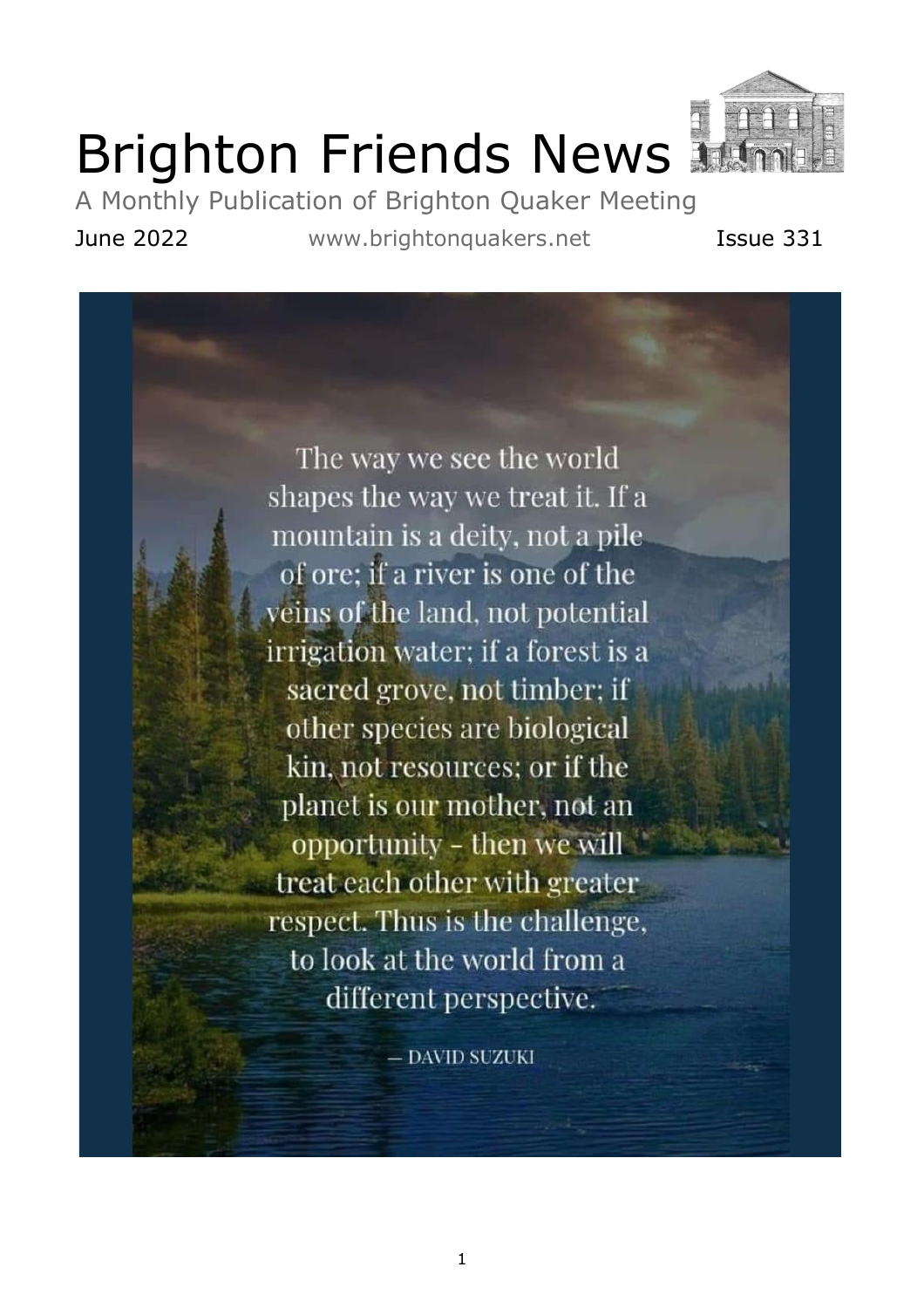# Climate justice and antiracism - a year of learning

In 2021, Britain Yearly Meeting made commitments to climate justice and antiracism. To support Yearly Meeting to live up to these commitments, Quaker Peace and Social Witness, and Woodbrooke are partnering to support a 'year of learning and spiritual reflection' about climate justice. Through the year of learning you will explore the historical context of climate justice, understand how a justice-based approach differs from other approaches to climate action, and discover practical examples of climate justice work in the UK and globally. The course has been designed for Quakers who are concerned about not only the climate but also other social justice issues, and will help you deepen your understanding of the connections between them. If you are interested in following the course you can find out more and register using this link: [Woodbrooke](https://www.woodbrooke.org.uk/product/exploring-faith-and-climate-justice/)

The Area Meeting Quaker Peace, Social Witness, Peace and Equality group (QPSWE) is considering setting up a group to study the course together, (it will be similar to the excellent series on booklets on the New Economy). The first booklet will be released on 1st July.

If you would also like to join this group please contact me or write to [brightonquakernewsletter@gmail.com.](mailto:brightonquakernewsletter@gmail.com)

*Christine Habgood-Coote*

### Tuesday at Friends

### **Tuesday afternoon meetings for anyone, of any age**

Friends' Meeting House, Ship Street, Brighton BN1 1AF Time: 2:30 – 3:30 Admission £2.50 No need to book – just turn up.

There is an induction loop for the hard of hearing. Tea and biscuits will be on sale in the adjoining cafe room after the meetings.

#### **PROGRAMME – SUMMER SEASON 2022**

June 21st: **'The Balcombe Tunnel Murder of 1881'** – an illustrated talk by James Gardner

June 28th: **'Life as a Genealogist'** – an illustrated talk by Matthew Homewood

July 5th: **'Sussex during the First World War'** - an illustrated talk by Ian Everest

[www.tuesdayatfriends.org.uk](http://www.tuesdayatfriends.org.uk/) **Organisers:** Brighton Quakers

**Be patterns, be examples in all countries, places, islands, nations, wherever you come, that your carriage and life may preach among all sorts of people, and to them; then you will come to walk cheerfully over the world, answering that of God in every one.**

*George Fox, 1656, Quaker Faith and Practice 1.02*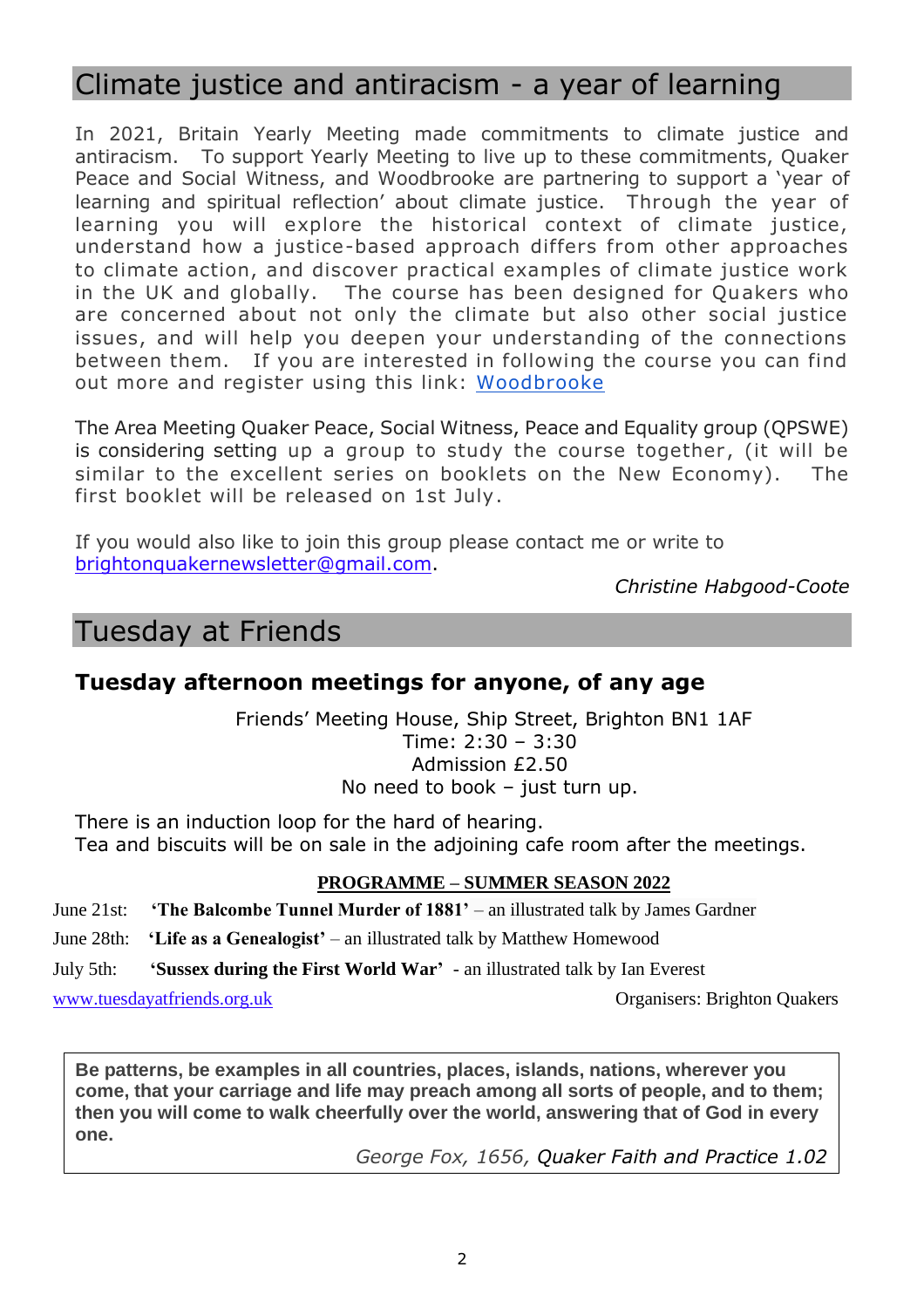# Membership

'The Kingdom of Heaven did gather us and catch us all, as in a net,' wrote Francis Howgill in 1663, 'and his heavenly power at one time drew many hundreds to land. We came to know a place to stand in and what to wait in.'

Early Friends felt no need for formal membership; they were a community of seekers who recognised in each other a similar hunger, a similar quest. Seeking the 'hidden seed of God', they were prepared to recognise it wherever they found it.

The seventeenth century, however, was not an easy time to be a dissenter; and Friends, like many others, suffered ridicule, arrest, imprisonment, fines, distraint of their goods and death. In this harsh climate it required a degree of personal commitment to avow membership openly. This, combined with the recognition of a 'heavenly power' at work, was all that was required.

Today membership may not involve putting liberty, goods or life at risk but the spiritual understanding of membership is, in essentials, the same as that which guided the 'Children of the Light'. People still become Friends through 'convincement', and like early Friends they wrestle and rejoice with that experience. Membership is still seen as a discipleship, a discipline within a broadly Christian perspective and our Quaker tradition, where the way we live is as important as the beliefs we affirm.

Like all discipleships, membership has its elements of commitment and responsibility but it is also about joy and celebration. Membership is for those who feel at home and in the right place within the Quaker community. Membership is also a way of saying to the meeting, and to the world, that you accept at least the fundamental elements of being a Quaker: the understanding of divine guidance, the manner of corporate worship and the ordering of the meeting's business, the practical expression of inward convictions and the equality of all before God. Participation in the process that leads to admission into the community of the meeting is an affirmation of what the meeting stands for and of your willingness to contribute to its life.

Membership is fully open to people of all ages and abilities. Therefore, whilst it may involve a profession of faith, it may also be grounded in participation in the life of the meeting. It follows that the meaning of membership, as expressed in this section, has to be considered in a manner appropriate to the age and ability of the individual concerned.

When early Friends affirmed the priesthood of all believers it was seen as an abolition of the clergy; in fact it is an abolition of the laity. All members are part of the clergy and have the clergy's responsibility for the maintenance of the meeting as a community. This means contributing, in whatever ways are most suitable, to the maintenance of an atmosphere in which spiritual growth and exploration are possible for all. It means contributing to the meeting, in whatever ways are right for the individual, by giving time and energy to events and necessary tasks, and also being willing to serve on various regional or yearly meeting committees and other groups. There is a special expectation that Friends attending meetings for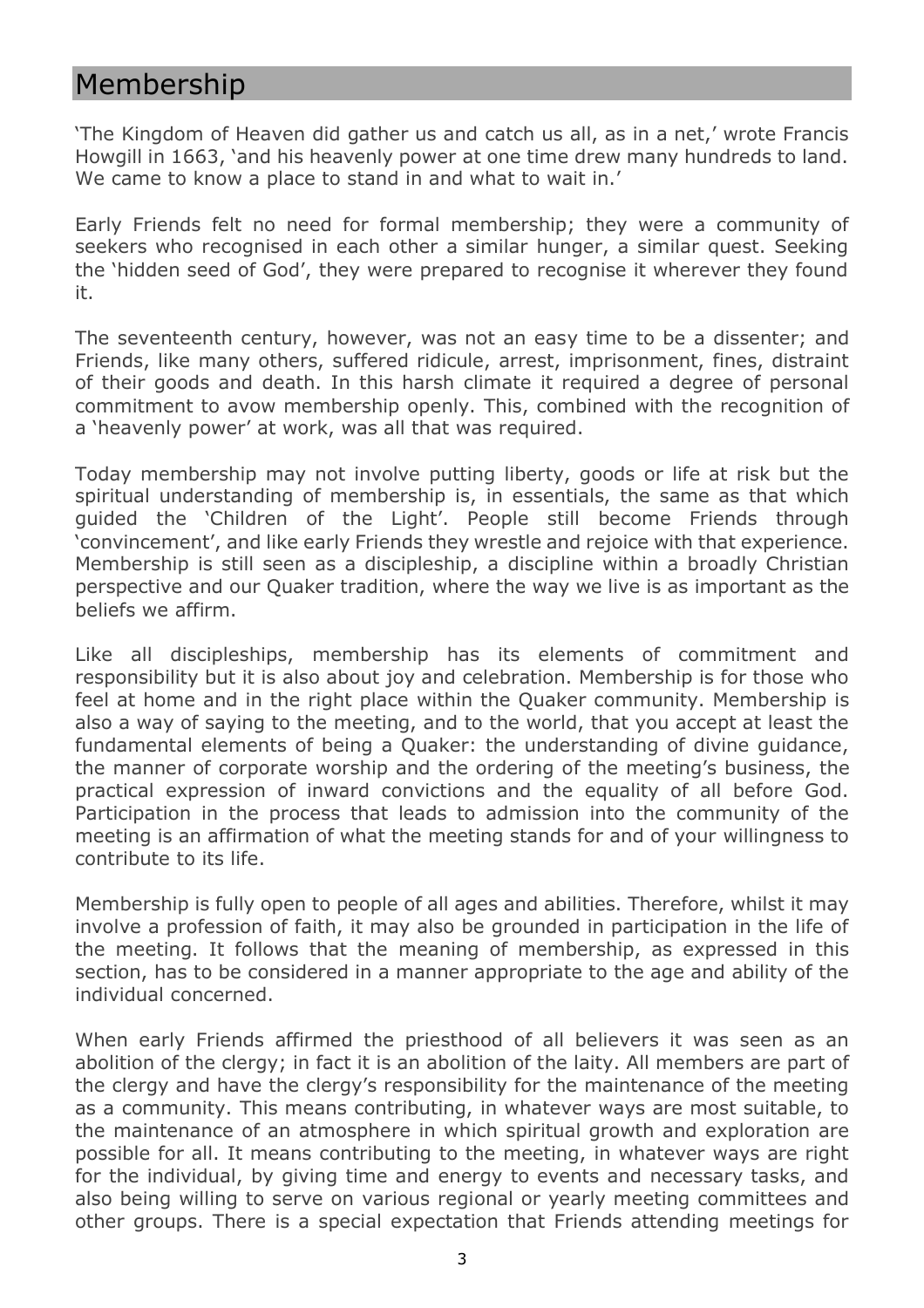church affairs will benefit from working together under Quaker discipline on the decisions that need to be made. Membership also entails a financial commitment appropriate to a member's means, for without money neither the local meeting nor the wider structure can function.

Membership does not require great moral or spiritual achievement, but it does require a sincerity of purpose and a commitment to Quaker values and practices. Membership is a spiritual discipline, a commitment to the well-being of one's spiritual home and not simply appearance on a membership roll. The simple process of becoming a member is part of the spiritual journey: part of the seeking that is so integral to our religious heritage. The process of becoming a member is not only about seeking but also about finding.

The process is an important part of the life of the area meeting, too; accepting a new member means not only welcoming the 'hidden seed of God' but also affirming what it is as a community that we value and cherish. Quakers once called themselves 'Friends in the Truth' and it is the finding of this truth that we affirm when we accept others who value it into membership.

#### *Quaker Faith and Practice 11.01*

### **Are you thinking about Membership?**

It is not necessary to become a member to attend Quaker Meetings. Some friends stay as attenders. If you are interested in membership there are two routes: Traditional process – a Friend from your Local Meeting and one from another Meeting in the Area will meet with you. This is an opportunity for a sensitive exchange of thought. It is not an interrogation or an examination. You may wish to have more than one meeting.

BeFriending scheme – two local Friends will meet with you over a period of time to help you get to know more about Quakers. You would work at your own pace.

If at the end of either of these processes everyone feels that becoming a member is the right thing, then your name will be put through to the Area Meeting for acceptance.

If you are interested in either of these processes, or just want to talk more about Quakerism, please speak with any of the Pastoral Friends (see page 10 for names) or write to bapastoralfriends@outlook.com

#### **Where to learn more about Quakers**

[Woodbrooke](https://www.woodbrooke.org.uk/) is an international Quaker learning and research organisation based in Birmingham, Britain. They provide opportunities for learning, connection and worship which are rooted in the Quaker tradition and open to all. Online and residential courses are offered.

[Charney Manor](https://www.charneymanor.com/) is a conference and retreat centre in Oxfordshire which offers courses presented by Quakers.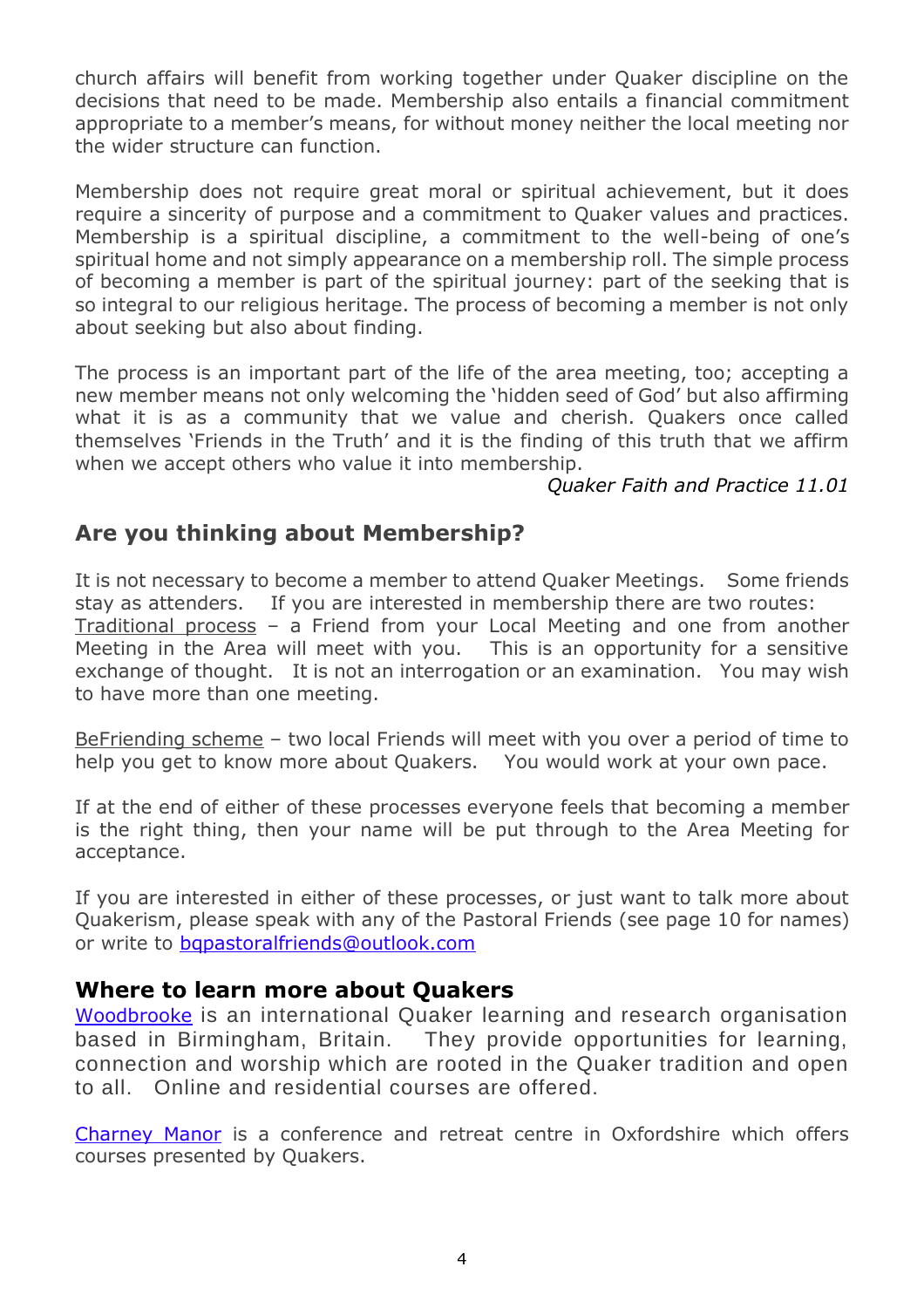# Interfaith Contact Group

### **Monthly Interfaith Prayer Hour**

This takes place on the last Thursday of the month from 7- 8pm when we share inspirational poems and spiritual readings - Words of Connection. From now on these meetings will also be a mixture of in-person meetings and Zoom meetings.



The Brighton & Hove **Interfaith Contact Group** 

The June prayer hour will be on **Thursday 30 June** at the end of Refugee Week and will focus particularly on refugees. This will be an in-person meeting at The Modern Funeral Centre, 19 Station Road, Brighton BN1 6SF (by Preston Park station).

#### **Fostering Friendships**

Fostering Friendship takes place on the third Wednesday of the month at 5pm, and from now on will be a mixture of Zoom and in-person meetings. It is a time for members of different faith groups to talk about events and festivals in their own faith communities. The next Fostering Friendships will be on Zoom on **Wednesday 15 June 5 - 6pm.** We will share our favourite spiritual readings. Everyone is very welcome.

To join the Zoom meetings, please email Sheila Boyer [secretaryifcgbrighton@gmail.com.](mailto:secretaryifcg@gmail.com)

All welcome of any faith or none. [www.interfaithcontactgroup.com](http://www.interfaithcontactgroup.com/) *Sheila Boyer and Helen Ledger, IFCG representatives*

### Jocelyn Bell-Burnell

The Blended Zoom Meeting talk by Jocelyn Bell-Burnell is part of the Festival of Chichester. Tickets cost £10 for both in person and Zoom attendance. They can be obtained via the [Festival website.](https://chichesterboxoffice.ticketsolve.com/shows/873624731) (All funds raised will go to Friends without Borders).

**A Quaker Astronomer Reflects Sunday, 10 July 2022, 5.30 pm** Chichester Quaker Meeting House and on Zoom



Professor Jocelyn Bell Burnell discovered pulsars in 1967 for which her supervisor received the Nobel Prize. In 2021 she was awarded the Royal Society's Copley medal for outstanding achievement in science research. She will describe current understanding of the Universe and reflect on being both an astronomer and a Quaker.

### **FOOD BANK -- Please Remember -- FOOD BANK --- FOOD BANK**

Please make donations to the foodbanks in your supermarkets. Alternatively, you can bring donations to Meeting House on Wednesday mornings 10 – 12.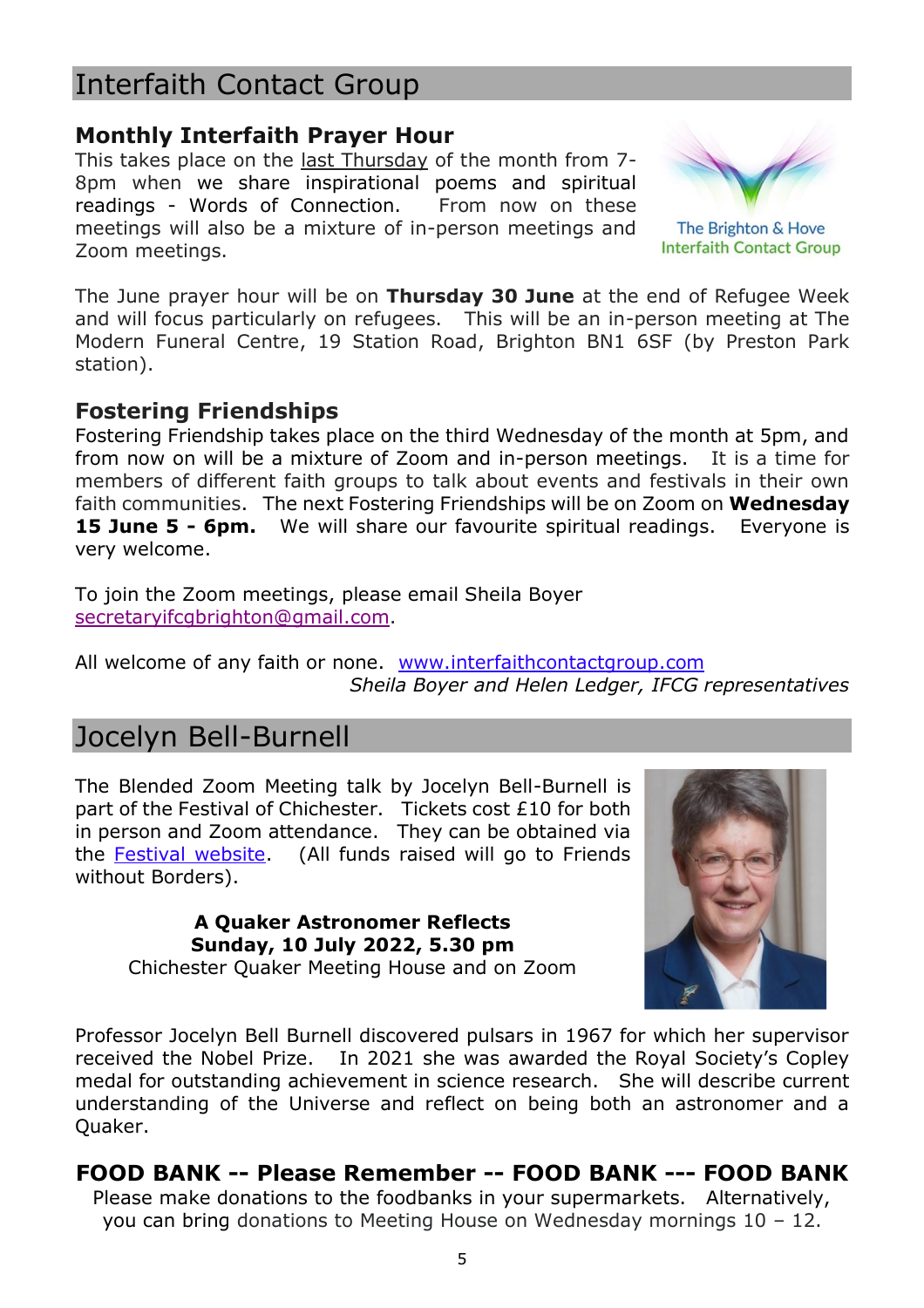# Let me Stand . . .

**From** *Without Going Out Of The Door* **by Clare Cameron** (Research Publishing Co., 1978)

Let me stand for peace and order on a disordered world. Let me not be involved in the feverish distraction, the constant busyness and restlessness that drives so many lives, but tune my days and nights to the quiet rhythms of the universe. For these express and satisfy the spirit. Let me find my personal rhythm in that Great Rhythm and abide in it, in all changing scenes, circumstances and events, as a ship rides the sea or a bird the air. For this is to feel one with, and at home in the universe which nourishes, sustains and for ever recreates us, through life and death.

Let me stand for good manners, good taste and a true sense of values in everything, amidst much that is so shoddy, cheap and second-rate that the young amongst us no longer remember the art and the discipline of gracious living. Let me be courteous to all and superior to none, and reverence all life since God is contained in all its forms.

Let me keep my sense of wonder before the perpetual miracles of simple things daily bread, the fruitful earth, open skies, running water, the grace of beasts, the skill of men and the inspirations of art. Let not my senses, run after false glamour in any of its allures, lest I encourage the commerce and the greed in every country which exploit the ignorant.

Let me listen and try to understand everyone, every situation and circumstance, rather than judge on insufficient evidence. Let me never assault the sacred territory of another but, aware of concealed distress, do all I can to support, comfort and alleviate, thus bridging in love and sympathy the loneliness in which so many live.

Let me be happy, that I may bring happiness to others. Let my vision be clear and far-flung for those who cannot see very well or very far, thus helping them discover the patterns of eternity in the chaos of history, and be reinspired and find new hope.

Let me give thanks all the days of my life for the radiance of the opening vistas on every side for the children of God. "For they that have walked in darkness have seen a great Light." Let me take the hands of all who stumble in the darkness and do all in my power to help them to that light.

In this is the greatest joy than anyone can know. Let me bring that joy. Amen

Submitted by Terrie Adams

### **FOOD BANK -- Please Remember -- FOOD BANK --- FOOD BANK**

Please make donations to the foodbanks in your supermarkets. Alternatively, you can bring donations to Meeting House on Wednesday mornings 10 – 12.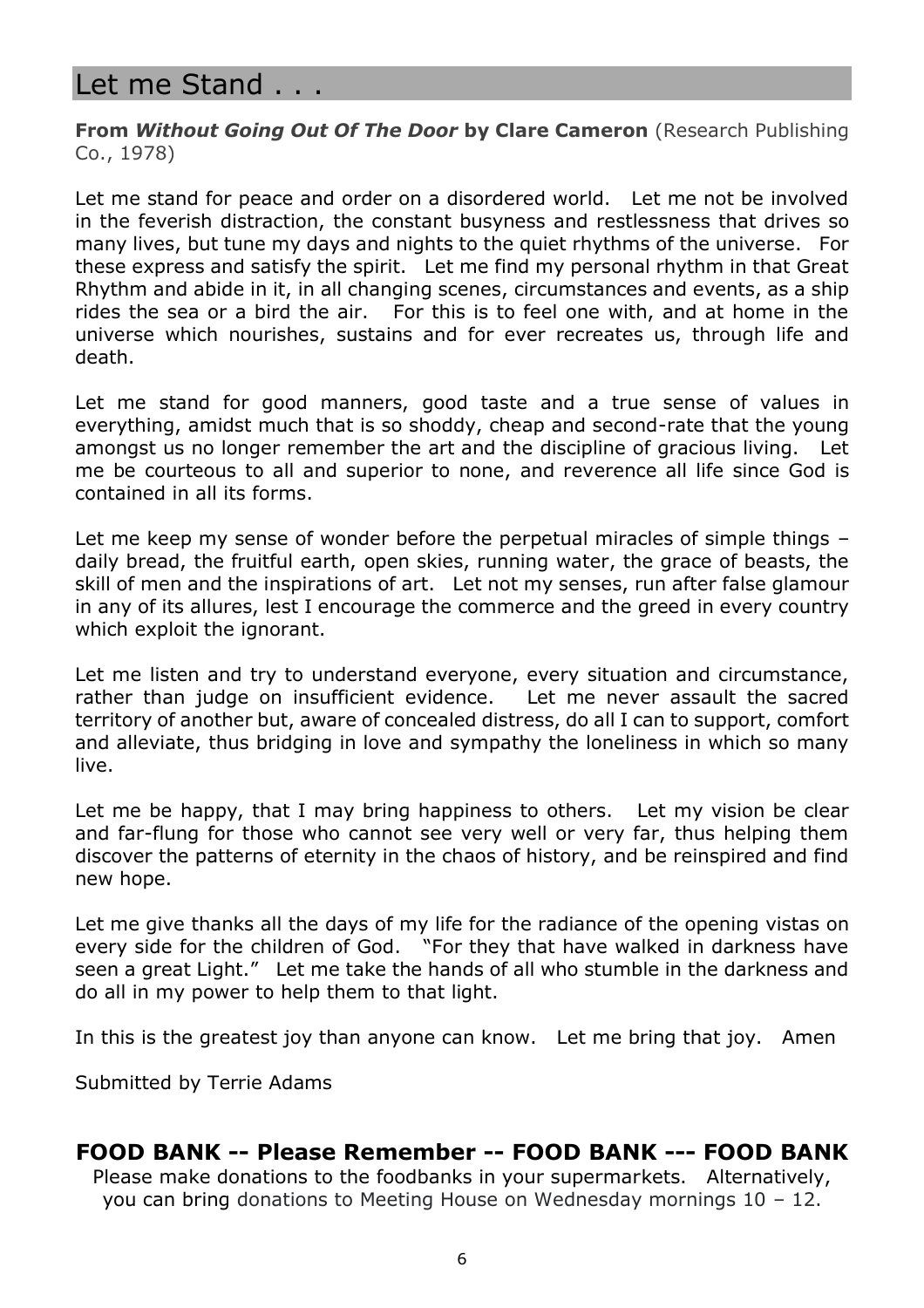# University of Sussex Chaplain's Report May 2022

It's been another strange year in which to be a university chaplain. My online meditations continued over summer, every weekday into the autumn term. Someone attending my Thursday session found it a "turning point". This was encouraging as my programme of meditations was always intended to allow for profound change, especially through the meditations based on Experiment with Light and Focusing (also the 3 mindfulness meditations to a lesser extent).

The weekday meditations continued through the autumn. I chose not to try to establish blended meditations. As we approached the end of the year a new outbreak – the omicron variant – quickly closed things down again. I kept the every weekday programme going up until the end of the year, not with big numbers but with a core group of a few meditators from an email list of over 100. As before, meditators have come and gone, usually just attending for a time. As with the meditations on campus, staff were generally more consistent attenders than students.

I continued my study of hypnotherapy with Chrysalis Courses, completing the course in the autumn and receiving my certificate sometime after. I also did Mental Health First Aider training, paid for by the University, and joined the University MHFA staff network. These complemented my Focusing training to support my "listening ministry".

I continued to offer occasional one-to-one sessions, but as before, requests were few and far between. I did offer some advice and a guided meditation to a student regarding an interpersonal conflict within a hall of residence.

I was able to go into the (University) Meeting House, but things closed up quickly before I could really establish a proper presence. I did get to meet the new intake of Chaplaincy student porters. Eventually I felt limited by the online meditations which meant I could only go in for an hour or two in the afternoon or morning.

I did manage to connect with some students with a Quaker background and we had a nice huddle at the Jewish Chaplain's Hannukah celebration. I also reconnected with Stephen Brooks and we talked about linking up the Sussex and Brighton Chaplaincies more closely, although events overtook us in carrying this forward.

In the new year, I decided to lay down the mindfulness meditations, dropping down to just the Tuesday and Thursday sessions, then later just Tuesday. This was originally intended to allow me more time on campus, but in any case I needed a break and some time to reassess what would serve the campus (and Quaker) community best. I also had in mind the possibility of setting up a hypnotherapy practice, although I quickly realised I need not hurry to do this.

I decided to run a survey to get feedback for my meditations, to plan the future direction, using a google form and the incentive of a hot chocolate making kit as a prize in a free draw. I was having a big problem with Broadcast, the tool for posting events on the University website events pages, so was relying on my email list primarily. I fed this back, but in the end the Administrator offered to do this for me. I was approached to do meditation sessions for Mental Health Awareness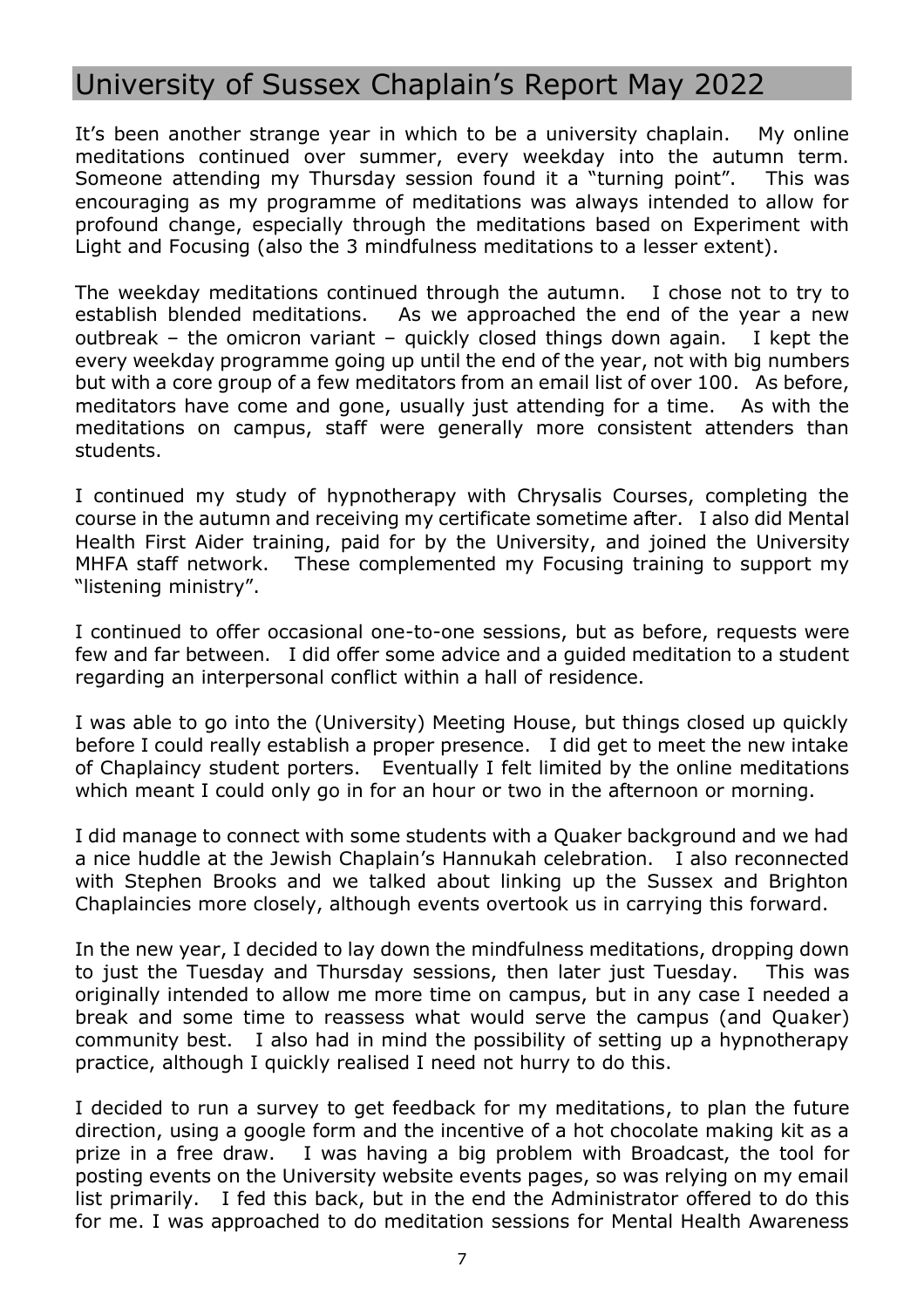Week, and Learning at Work Week, reviving some of the meditations I had dropped. I might relaunch them in September.

As if Covid was not enough to contend with, we then had the Russian invasion of Ukraine. There was quite a bit of upset on campus with some very distressed Ukrainians and students with Russian links. I was able to offer support, but our administrator did as good a job as any chaplain in offering students a friendly shoulder to cry on, in practice much more than 'just' an administrator.

Through Stop the War Brighton, I was able to connect with a student hoping to set up an Anti-War student group and offered what support I could. I also had a frank discussion with a member of the Student Union Engagement Team and discussed ways of working together more closely.

I asked them, in passing, about social media, and was interested to hear that Facebook is seen as an "over-30s thing", Twitter is not very popular either. Only Instagram of the main social media platforms has much currency with students these days. Once students have made connections using Instagram, they tend to organise via WhatsApp. This is probably the case for other young people, and something to bear in mind for Quaker outreach to that age-group.

Chris McDermott, the lead chaplain since I began the role, is due to leave his post formally in September. Chris has been instrumental in promoting a liberal ethos to the Chaplaincy which has allowed me to fulfil my brief to "provide a credible Quaker presence on campus" very easily. Depending on the nature of his replacement I would like to have the option to be released from the chaplaincy role if I find I cannot work with them, but I hope this won't be the case. I'm very grateful to Chris, who considers his lead chaplain role as the best job he has ever had. We've had a lot of fun working together!

*Jason Evans, University of Sussex Quaker Chaplain*

**One of the unexpected things I have learnt in my life as a Quaker is that religion is basically about relationships between people. This was an unexpected discovery, because I had been brought up to believe that religion was essentially about our relationship with God.**

**If we are sensitive, we find that everything that happens to us, good or bad, can help us to build a vision of the meaning of life. We can be helped to be sensitive by reading the Bible and being open to experience of nature, music, books, painting, sport or whatever our particular interest may be. It is in and through all things that we hear God speaking to us. But I do not think I am alone in my certainty that it's in my relationships with people that the deepest religious truths are most vividly disclosed.**

*George Gorman, 1982, Quaker Faith and Practice 10.20*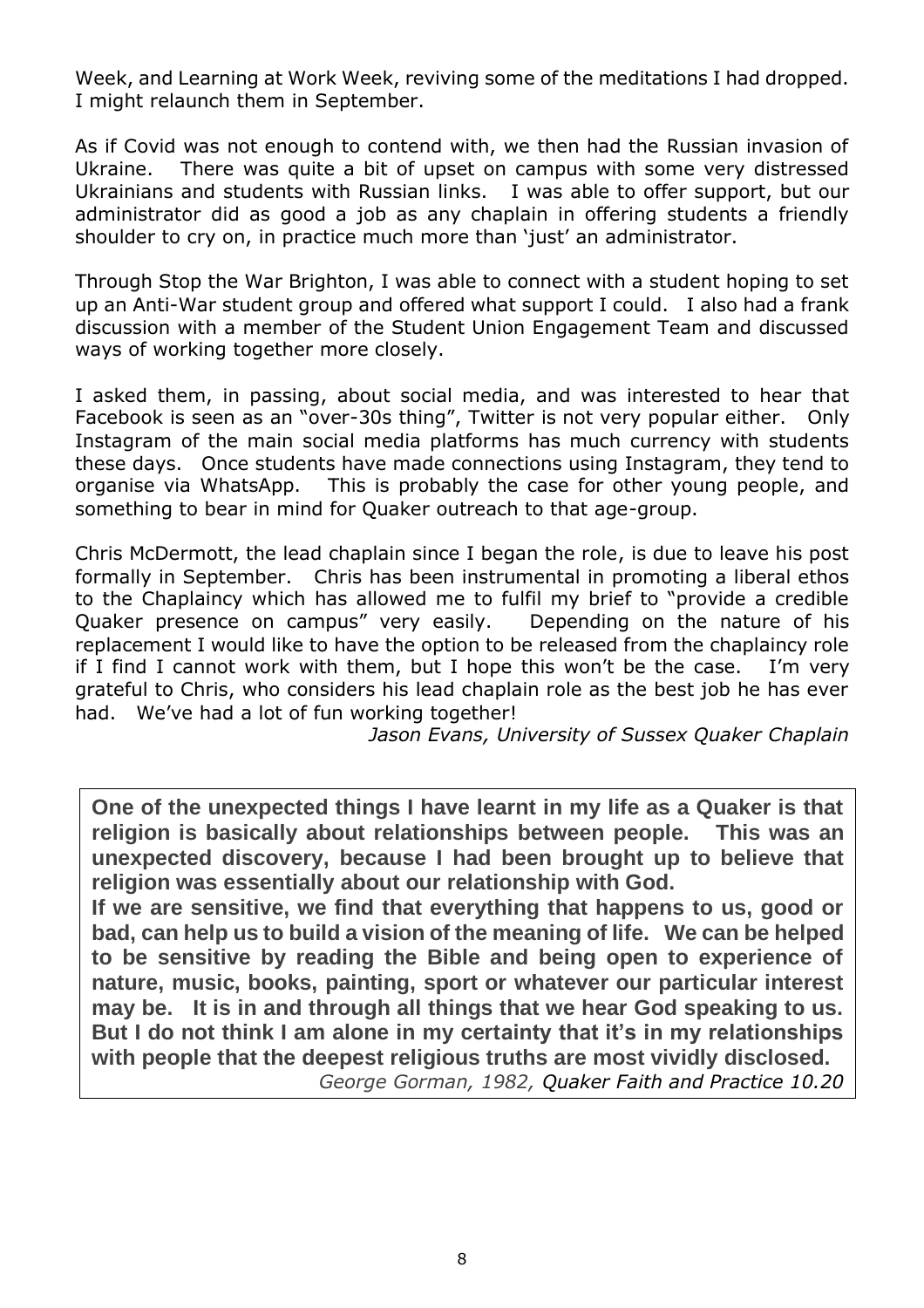# Stop the War – this month's appeal

Stop the War was founded in September 2001 in the weeks following 9/11, when George W. Bush announced the "war on terror". Stop the War has since been dedicated to preventing and ending the wars in Afghanistan, Iraq, Libya and elsewhere.

Individuals can become members of Stop the War, and we welcome affiliations by supporting organisations and trade unions. Members and affiliates must support the aims of Stop the War as set out in our constitution.

To read more about Stop the War go to [Stop the War](https://www.stopwar.org.uk/)

#### **Brighton Stop the War**

**Saturday 25 June** is the International Day of Action for Peace in Ukraine. There will be a rally with speakers starting 12 noon at New Road. Please bring banners and placards. The rally will be followed by a march through town. Everyone is welcome!

#### **Bruce Kent Obituary**

I was saddened to hear of the death of Bruce Kent, in London just before his 93<sup>rd</sup> birthday. Bruce was a giant of the peace movement. He was a tireless campaigner against war and nuclear weapons, was known internationally for his work, and did a great deal to ensure that popular arguments on the need for peace and disarmament reached a wider audience.

He first came to national prominence as a leader of the Campaign for Nuclear Disarmament (CND) in the early 1980s. The organisation had been in decline from its heyday in the late 1950s and early 1960s but was galvanised by the Thatcher government's decisions to replace Polaris with Trident and to have Cruise missiles at the Greenham Common airbase in Berkshire. A great wave of opposition particularly to the siting of Cruise missiles in Europe led to mass protests. CND organised huge demonstrations nationally and many local activities, and Bruce Kent was one of the central figures in the movement. He was a very powerful and inspiring speaker, who always had a good rapport and empathy with the crowds.

We take inspiration from a life well lived and which helped to shape the movement for peace in Britain.

10 June <sup>2022</sup> by *Lindsey German, Convenor, Stop the War* To read more of this obituary please go to [Bruce Kent Remembered.](https://www.stopwar.org.uk/article/bruce-kent-remembered-by-lindsey-german/)

### Appeals

Now that we have blended Meetings some Friends cannot put donations in our Appeal Box at Meeting House. Our chosen charities could lose out on much needed donations. If you can, please make your donation through the appeal's website [Stop the War](https://www.stopwar.org.uk/donate/)

Alternatively, you can send a donation via the Meeting Treasurer. Just send a cheque to Meeting House or do a bank transfer:

Account name: Brighton Quaker Meeting

Sort Code: 08-92-99 Account number: 65009567

#### **Please do let George know which appeal the payment is for.**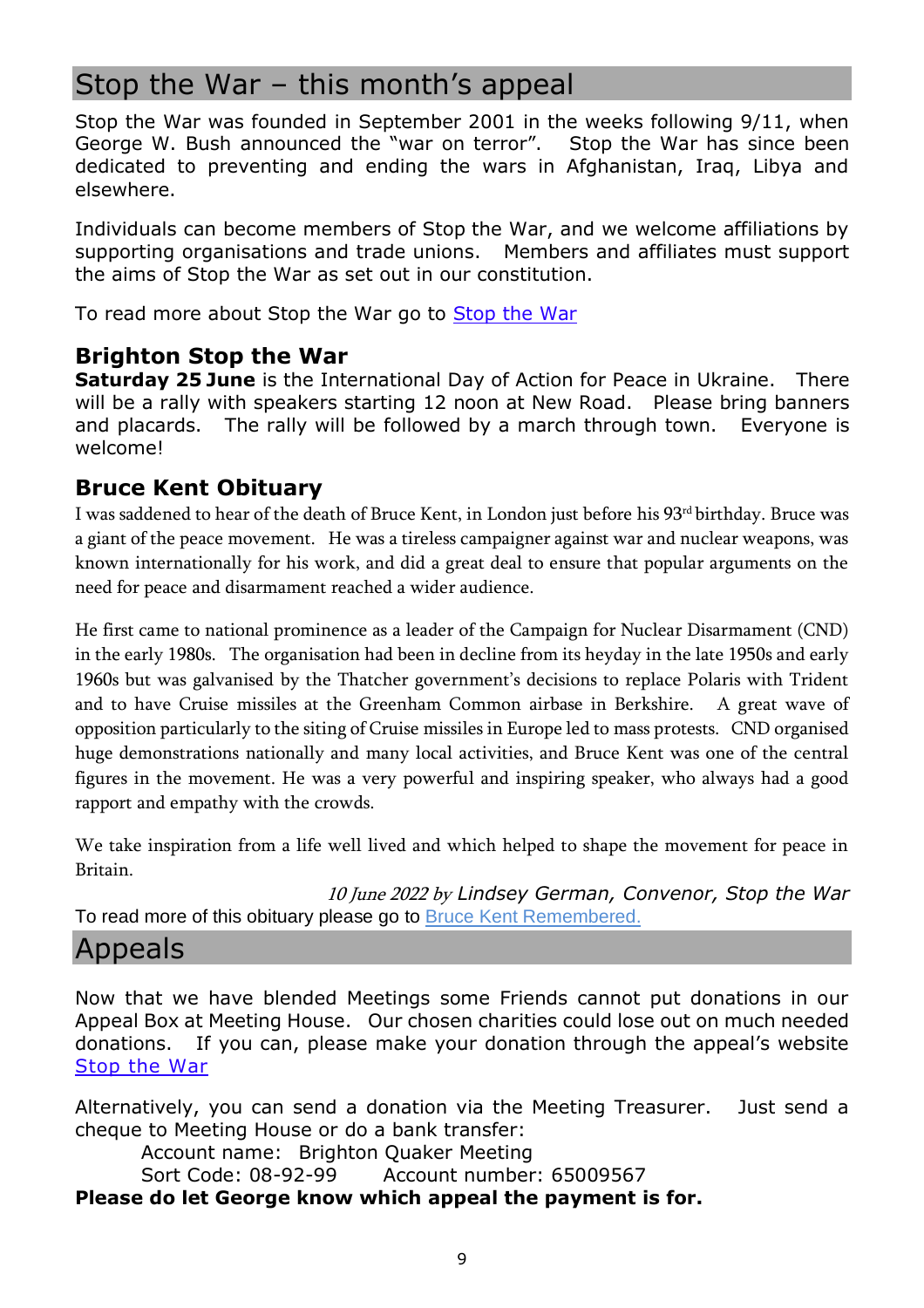# WHAT WOULD LOVE DO NOW?

An evening of songs, poems and stories exploring what matters to each of us at the end of life.

#### **Saturday, 25th June 2022, 7.30pm Hove Methodist Church Portland Road**, **Hove BN3 5DR Tickets: £10/£5 (or what you can afford) from Tickettailer.com [\(https://buytickets.at/judithsilver\)](https://buytickets.at/judithsilver)**

"What Would Love Do Now?" was originally a poem by Julie Barnes and has become a song cycle, co-created by Judith Silver. This will be the centrepiece of our event along with other thought-provoking, uplifting readings and songs. We hope you will come away with ideas and enthusiasm for open, rich conversations about choices and wishes at the end of life.

The evening will feature local musicians and readers as well as singers from Companion Voices introducing the idea of singing to people at the end of life and sharing some of our songs. All profits will be shared between Companion Voices CIC and a local end of life organisation or charity.

Please visit **[www.companionvoices.org](http://www.companionvoices.org/)** for more information about us.

*Vivienne Ross*

# Pastoral Support - Staying in Touch with each other

Our Quaker community has a *Pastoral Friends* team who are available to keep in touch with members and attenders, and give comfort or support when it is needed. Our present age has many challenges – from living through coronavirus to worries about making ends meet, or anxiety over international tensions.

Please contact any of the Pastoral Team who are: Terry Byrne, Steve Brooks, Lisa Compton, Annie Lieberman, Kate Mackrell, Dawn Speck, Alan Stratford [bqpastoralfriends@outlook.com](mailto:bqpastoralfriends@outlook.com)

**Come regularly to meeting for worship even when you are angry, depressed, tired or spiritually cold. In the silence ask for and accept the prayerful support of others joined with you in worship. Try to find a spiritual wholeness which encompasses suffering as well as thankfulness and joy. Prayer, springing from a deep place in the heart, may bring healing and unity as nothing else can. Let meeting for worship nourish your whole life.**

*Quaker Faith & Practice, Advices & Queries No. 10*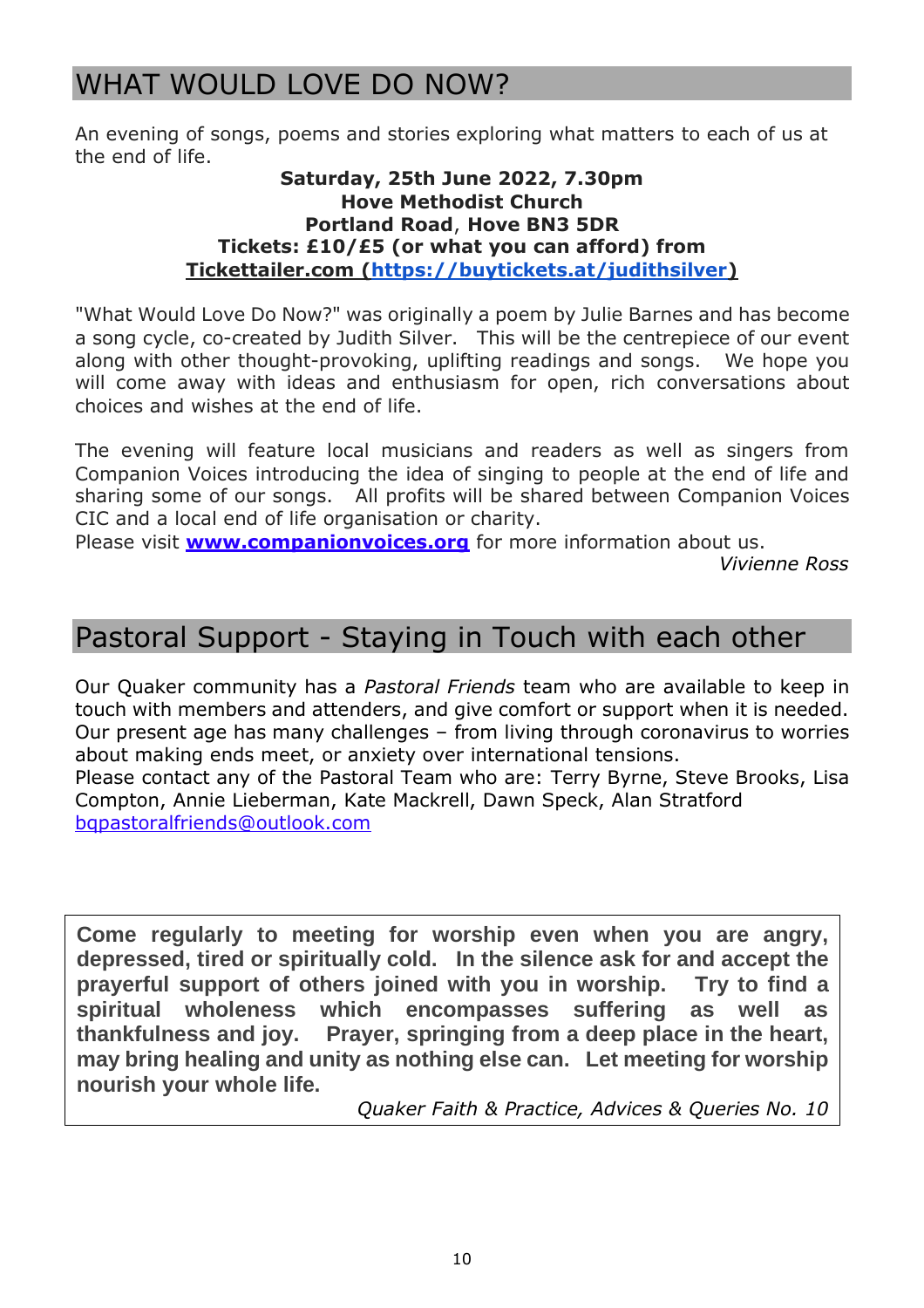# Community in Action

**Coffee Mornings** via Zoom on Fridays at **11.00 am**. If you would like to join please email the clerk at [brightonquakerclerk@gmail.com](mailto:brightonquakerclerk@gmail.com)

### **Being Friends Together**

Being Friends Together is a good opportunity to get to know Friends better, learn more about Quakerism and share spiritual journeys. Three groups continue to get together regularly via Zoom. If you would like to join please contact the elders via [bqelders@outlook.com](mailto:bqelders@outlook.com)

**Clerk's mailing list**: If you would like to receive email information and Quaker news from the clerks, you need to have completed a GDPR Form (re data privacy). These forms are available from the Pastoral Team by contacting: [bqpastoralfriends@outlook.com](mailto:bqpastoralfriends@outlook.com)

# Brighton Meeting diary

### Meetings for Worship

### **Regular Meeting for Worship**

**Sundays** 10.30–11.30am Blended Meeting If you wish to join via Zoom please contact [bqelders@outlook.com](mailto:bqelders@outlook.com)

5.00–5.45pm in-person Meeting

For more information please contact Vivienne Ross or [bqelders@outlook.com](mailto:bqelders@outlook.com)

### **Private Worship**

On **Wednesdays from 12.00 to 2.00pm** a room in the Meeting House will be available as a place for private worship/prayer. There will be no formality, just a quiet space set aside for Friends to be restful and peaceful without disturbance.

# **Children's Meetings**

We have restarted in-person meetings for newborns to 11 year olds in Meeting House. We are also continuing with monthly Zoom meetings for 5 to 11 year old children. We will soon be starting a new meeting for teenagers.

In-person Children's Meetings **26 June** and 10 July

On Zoom **19 June** and 17 July For the Zoom link please contact Christine Habgood-Coote or email [brightonquakernewsletter@gmail.com.](mailto:brightonquakernewsletter@gmail.com)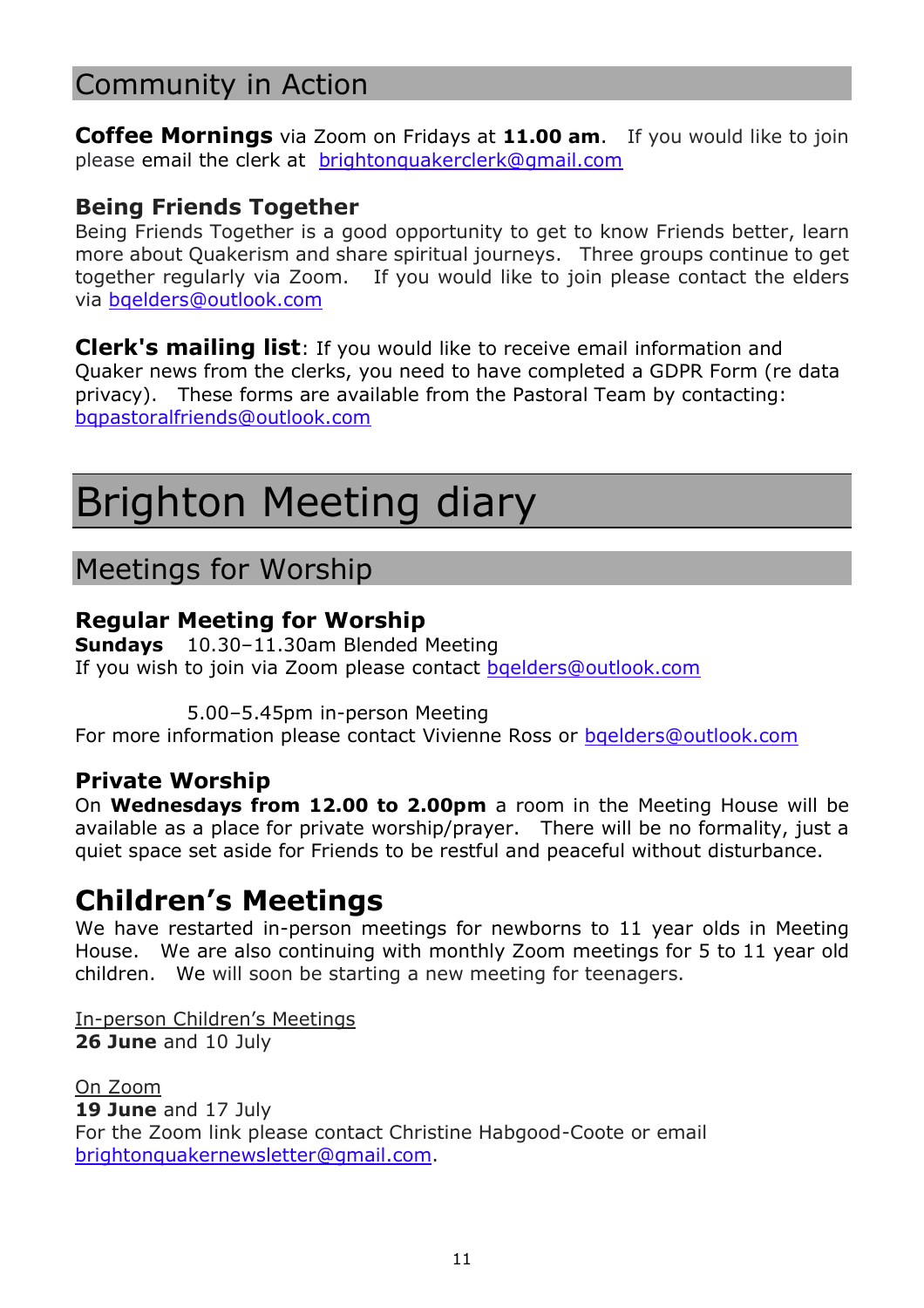# Workshops and community events

### **Open Meeting**

At the moment we do not have Open Meeting in the Quiet Room after a blended Meeting for Worship but those on Zoom have the opportunity to go into 'breakout rooms' with 3 or 4 other people to have an informal chat about the Meeting before going back to the main Meeting for final goodbyes.

At Meeting House, after Meeting, we can now have tea and coffee and sit in the Lecture Room for a chat.

### Meetings for Quaker business

# **Local Meeting for Worship for Business in 2022**

**Thursday 7 July** at 6.15 pm. via Zoom.

Items for MWB must be sent to the Clerk at least one week before the meeting, i.e. **Thursday 30 June**. The only exceptions are emergencies that arise during the week before MWB. Please email **brightonquakerclerk@gmail.com**, or write to the Clerks c/o The Meeting House.

If you are a newcomer or attender and would like to join MWB for the first time, please contact the Clerk, who will be able to explain the procedures. If you are not comfortable with Zoom please contact the Elders at [bqelders@outlook.com.](mailto:bqelders@outlook.com)

# **Area Meetings for Worship for Business in 2022**

**16 July –** via Zoom at 10.30 am Future Area Meetings - 17 September, 19 November

# **Sussex and Surrey Regional Meetings 2022**

**Saturday 25 June** – a blended meeting where Paul Parker will talk on *Making Quaker communities loving, inclusive and all-age.*

10.30 – 15.15 at Dorking Meeting House and 11.00 – 15.15 on Zoom To register to attend in person or online please contact: [sussexandsurreyrmquakerclerk@outlook.com](mailto:sussexandsurreyrmquakerclerk@outlook.com) **before Tuesday 21st June.**

9 July – we meet at 3.00pm at St Peter's Twineham for a joint Anglican/Quaker service re-enacting a piece of Quaker history. The Twineham Exchange of Dues takes place every 3 years. The Anglican church in Twineham pays us one shilling, 5p, for the use of our burial ground for Twineham Parish's sheep. Tea will be served after the service.

### **Notices**

Notices to be read out after Meeting for Worship should be sent to [brightonquakernotices@gmail.com.](mailto:brightonquakernotices@gmail.com) The deadline for notices is Friday evening. Notices are still read out at the end of the Zoom and Blended Meeting for Worship on Sundays.